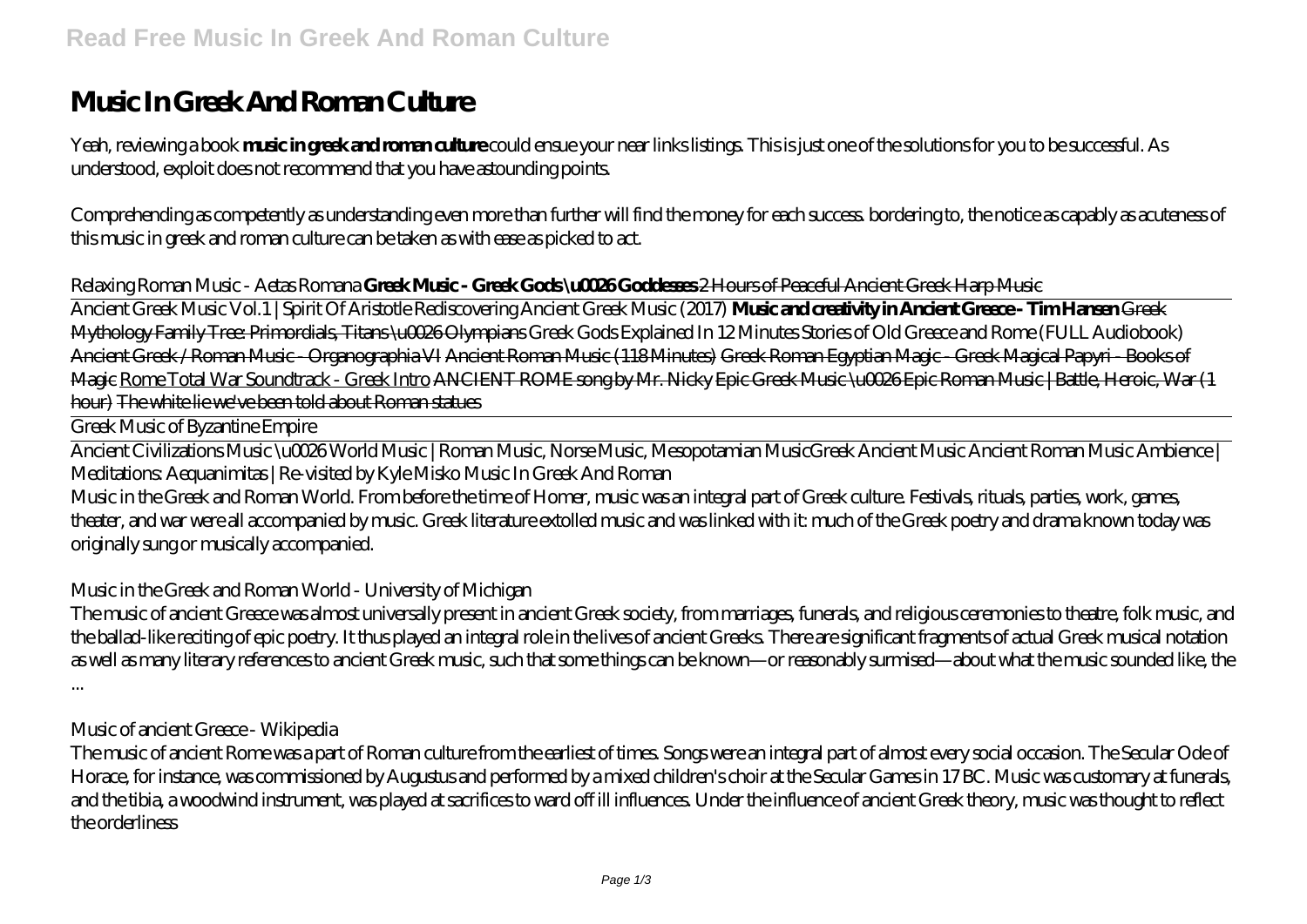# **Read Free Music In Greek And Roman Culture**

#### *Music of ancient Rome - Wikipedia*

Music and Gender in Greek and Roman Culture: Female Performers and Composers (Pages: 397-408) Mariella De Simone; Summary; PDF; References; Request permissions; CHAPTER Twenty Nine. no "Old" and "New" Music: The Ideology of Mousik (Pages: 409-420) Armand D'Angour; Summary; PDF; References ...

# *A Companion to Ancient Greek and Roman Music | Wiley ...*

Greek and Roman Musical Studies is the first and, at present, the only specialist periodical in the fields of ancient Greek and Roman music. It publishes papers offering cultural, historical, theoretical, archaeological, iconographical and other See More

#### *Greek and Roman Musical Studies | Brill*

Roman Music. Ancient Greek culture, including music, was eagerly absorbed by the Romans. As in other forms of art, the Romans adjusted and developed upon Greek music to suit their own tastes. No revolutionary transformation ensued, however; Roman music remained monophonic and mode-based, and the clear descendent of Greek music. 3

#### *Ancient Music | Essential Humanities*

Music (or mousike) was an integral part of life in the ancient Greek world, and the term covered not only music but also dance, lyrics, and the performance of poetry. A wide range of instruments was used to perform music which was played on all manner of occasions such as religious ceremonies, festivals, private drinking parties ( symposia ), weddings, funerals, and during athletic and military activities.

# *Ancient Greek Music - Ancient History Encyclopedia*

Greek music about 19 different Greek gods & goddesses featuring the lyre, Greek percussion, and other instruments. If you like this Greek mythology music, ...

# *Greek Music - Greek Gods & Goddesses - YouTube*

Department of Greek and Roman Art, The Metropolitan Museum of Art. October 2001. Music was essential to the pattern and texture of Greek life, as it was an important feature of religious festivals, marriage and funeral rites, and banquet gatherings. Our knowledge of ancient Greek music comes from actual fragments of musical scores, literary references, and the remains of musical instruments.

# *Music in Ancient Greece | Essay | The Metropolitan Museum ...*

The names of ancient Roman musical instruments include wind instruments like the tuba and the cornu, and the stringed instruments like the lyre and the kithara from which the guitar is believed to have originated. These instruments reflect a strong influence of the foreign cultures like those of the Greeks and the Etruscans.

# *11 Melodious Ancient Roman Musical Instruments You Should ...*

Music In Greek And Roman Culture: Amazon.co.uk: Giovanni Comotti: Books. Skip to main content. Try Prime Hello, Sign in Account & Lists Sign in Account & Lists Orders Try Prime Basket. Books Go Search Today's Deals Christmas Shop Vouchers ... Page 2/3